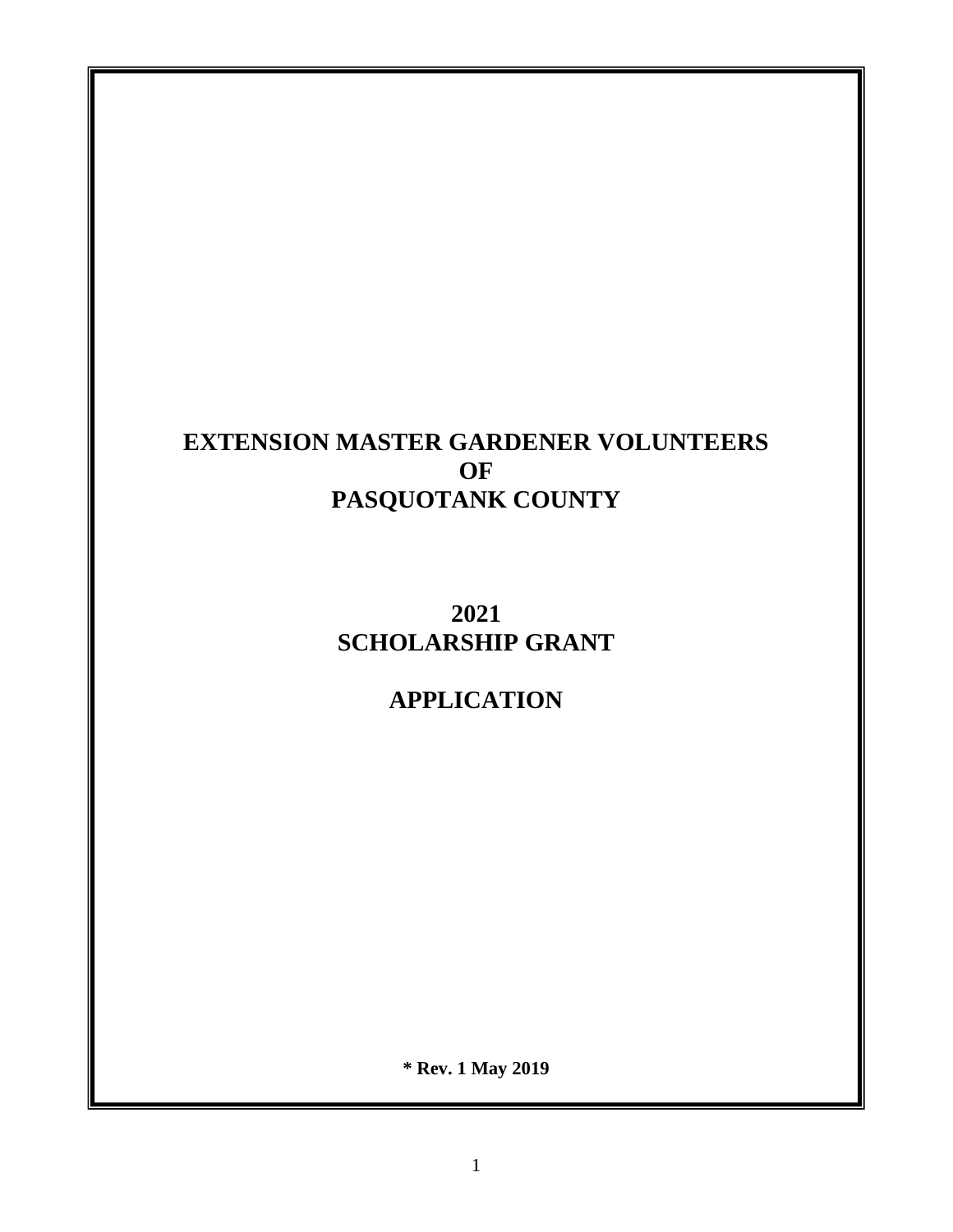#### **EXTENSION MASTER GARDENER VOLUNTEERS OF PASQUOTANK COUNTY SCHOLARSHIP GRANT**

A \$1,000 educational college scholarship grant is being made available through a donation from the Master Gardener Volunteers of Pasquotank County to high school graduates entering into agricultural, horticultural, or botanical fields of study. Qualified grant recipients will be selected after review of all applications. Selection will be made considering the overall package, including but not limited to: weighted GPA, courses of study, academic standing, financial need, educational goals, recommendations and community involvement.

## A**PPLICATION REQUIREMENTS**

- 1. Applicant must be a U.S. Citizen.
- 2. First time applicant must be a graduating senior from a high school located in Pasquotank or Camden counties.
- 3. Applicant must enter in or pursue a course of study in Botany, Horticulture, Landscaping, Agriculture – or – related field.
- 4. Applicant must be accepted to an institute of higher learning defined as a University, Accredited College, Trade School, or Community College where a two-year or a four-year degree is available.
- 5. Applicant must submit, with this printed scholarship application, written recommendations from a school (teacher or counselor), an adult (not a relative) from within the community and a copy of your official high school transcript**. Applications must be received by Extension no later than April 27th.**
- 6. Previous year recipients may apply for a second scholarship, but must provide the Extension Master Gardener Volunteers of Pasquotank County Scholarship Committee with a transcript of the first year completed course of study listing a weighted GPA of 3.0 or greater.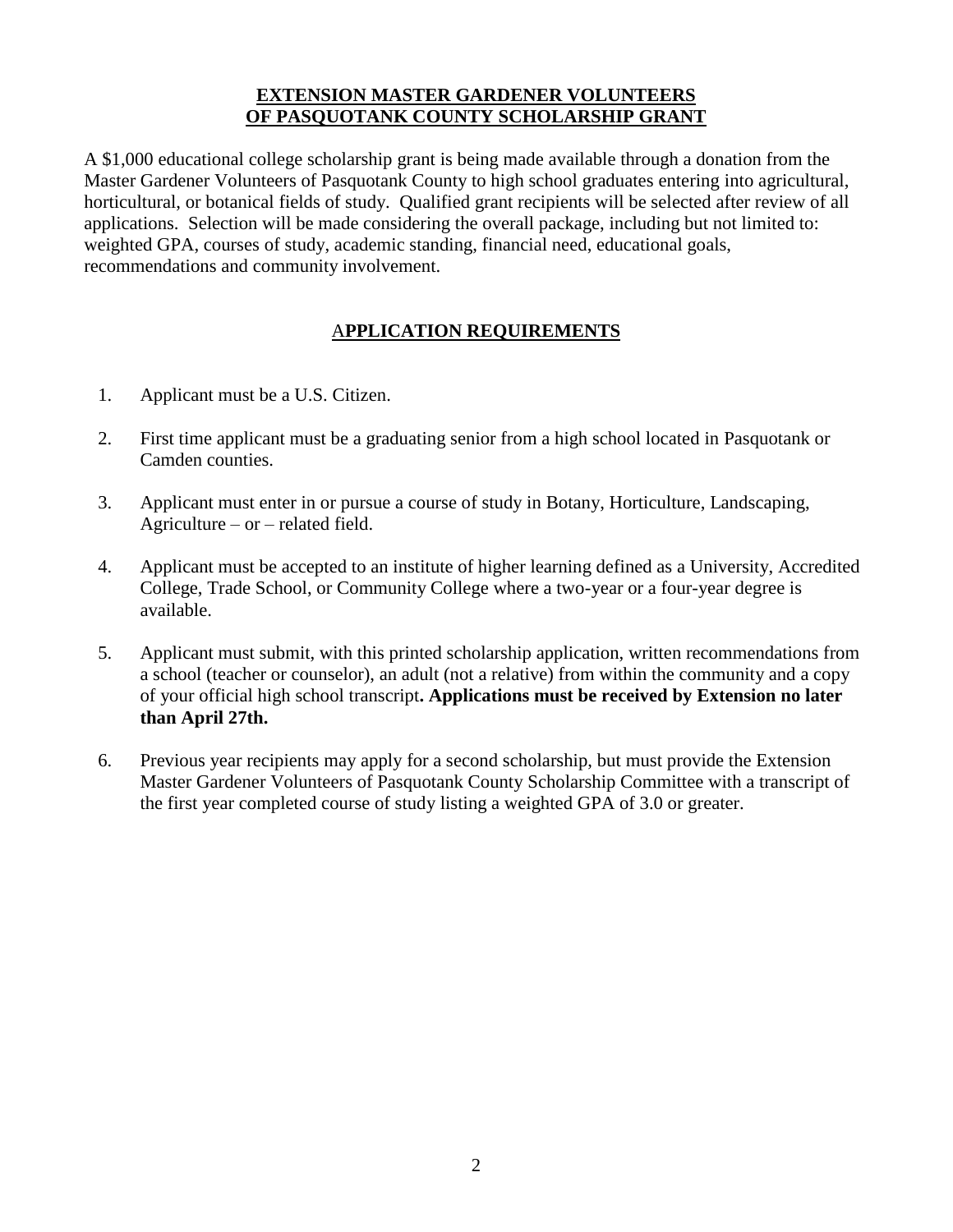## **EXTENSION MASTER GARDENER VOLUNTEERS**

## **OF PASQUOTANK COUNTY**

# **SCHOLARSHIP APPLICATION**

| Married<br>$Yes$ No<br>Dependents Yes____No_____                                                     |
|------------------------------------------------------------------------------------------------------|
|                                                                                                      |
|                                                                                                      |
| Telephone Number:                                                                                    |
|                                                                                                      |
|                                                                                                      |
| Father's Name: Living Deceased                                                                       |
| Mother's Name: Living Deceased                                                                       |
|                                                                                                      |
| If you have a legal guardian, other than a parent, note the following:                               |
|                                                                                                      |
|                                                                                                      |
| * List by name and amount other scholarships which you have received or<br>applied for:<br>Received: |
|                                                                                                      |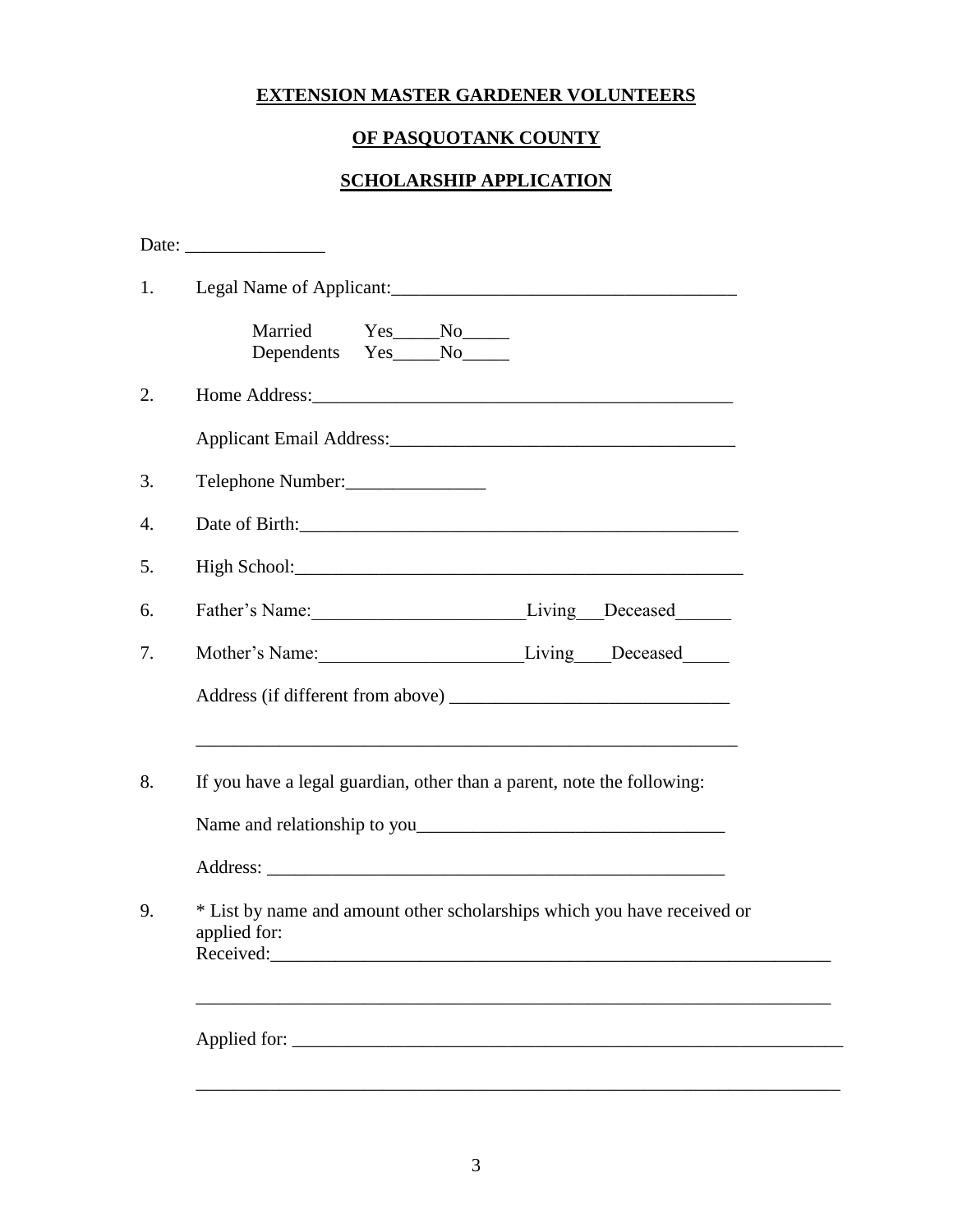- 10. List activities in which you have participated during high school that have been meaningful to you. Include any part-time jobs you have held within the past two years as well as any summer activities in which you have been involved. \_\_\_\_\_\_\_\_\_\_\_\_\_\_\_\_\_\_\_\_\_\_\_\_\_\_\_\_\_\_\_\_\_\_\_\_\_\_\_\_\_\_\_\_\_\_\_\_\_\_\_\_\_\_\_\_\_\_\_\_ \_\_\_\_\_\_\_\_\_\_\_\_\_\_\_\_\_\_\_\_\_\_\_\_\_\_\_\_\_\_\_\_\_\_\_\_\_\_\_\_\_\_\_\_\_\_\_\_\_\_\_\_\_\_\_\_\_\_\_\_ \_\_\_\_\_\_\_\_\_\_\_\_\_\_\_\_\_\_\_\_\_\_\_\_\_\_\_\_\_\_\_\_\_\_\_\_\_\_\_\_\_\_\_\_\_\_\_\_\_\_\_\_\_\_\_\_\_\_\_\_ 11. List any offices to which you have been elected or appointed in any organizations during your four years of high school: \_\_\_\_\_\_\_\_\_\_\_\_\_\_\_\_\_\_\_\_\_\_\_\_\_\_\_\_\_\_\_\_\_\_\_\_\_\_\_\_\_\_\_\_\_\_\_\_\_\_\_\_\_\_\_\_\_\_\_\_ \_\_\_\_\_\_\_\_\_\_\_\_\_\_\_\_\_\_\_\_\_\_\_\_\_\_\_\_\_\_\_\_\_\_\_\_\_\_\_\_\_\_\_\_\_\_\_\_\_\_\_\_\_\_\_\_\_\_\_\_ \_\_\_\_\_\_\_\_\_\_\_\_\_\_\_\_\_\_\_\_\_\_\_\_\_\_\_\_\_\_\_\_\_\_\_\_\_\_\_\_\_\_\_\_\_\_\_\_\_\_\_\_\_\_\_\_\_\_\_\_ 12. List honors (scholastic, citizenship, etc.) which have been awarded to you: \_\_\_\_\_\_\_\_\_\_\_\_\_\_\_\_\_\_\_\_\_\_\_\_\_\_\_\_\_\_\_\_\_\_\_\_\_\_\_\_\_\_\_\_\_\_\_\_\_\_\_\_\_\_\_\_\_\_\_\_  $\mathcal{L}_\text{max} = \mathcal{L}_\text{max} = \mathcal{L}_\text{max} = \mathcal{L}_\text{max} = \mathcal{L}_\text{max} = \mathcal{L}_\text{max} = \mathcal{L}_\text{max} = \mathcal{L}_\text{max} = \mathcal{L}_\text{max} = \mathcal{L}_\text{max} = \mathcal{L}_\text{max} = \mathcal{L}_\text{max} = \mathcal{L}_\text{max} = \mathcal{L}_\text{max} = \mathcal{L}_\text{max} = \mathcal{L}_\text{max} = \mathcal{L}_\text{max} = \mathcal{L}_\text{max} = \mathcal{$ 13. Write a personal statement discussing, in your own words, your educational and/or vocational objectives. (Attach a separate sheet of paper, if needed): \_\_\_\_\_\_\_\_\_\_\_\_\_\_\_\_\_\_\_\_\_\_\_\_\_\_\_\_\_\_\_\_\_\_\_\_\_\_\_\_\_\_\_\_\_\_\_\_\_\_\_\_\_\_\_\_\_\_\_\_ \_\_\_\_\_\_\_\_\_\_\_\_\_\_\_\_\_\_\_\_\_\_\_\_\_\_\_\_\_\_\_\_\_\_\_\_\_\_\_\_\_\_\_\_\_\_\_\_\_\_\_\_\_\_\_\_\_\_\_\_ \_\_\_\_\_\_\_\_\_\_\_\_\_\_\_\_\_\_\_\_\_\_\_\_\_\_\_\_\_\_\_\_\_\_\_\_\_\_\_\_\_\_\_\_\_\_\_\_\_\_\_\_\_\_\_\_\_\_\_\_ \* Collage/University Accepted to: \_\_\_\_\_\_\_\_\_\_\_\_\_\_\_\_\_\_\_\_\_\_\_\_\_\_\_\_\_\_\_\_\_\_
- 14. Attach a copy of your official high school transcript.